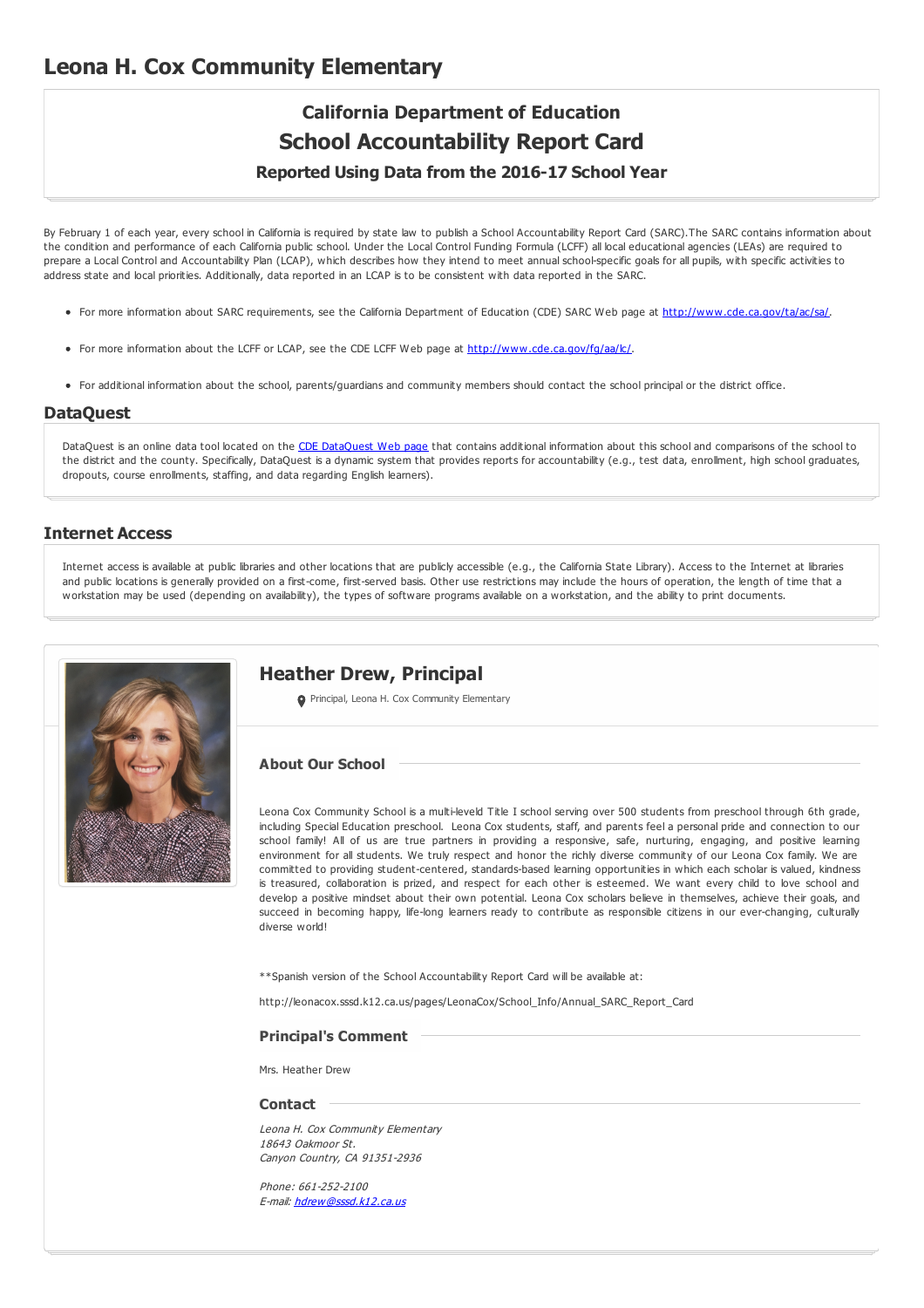2016-17 SARC - Leona H. Cox Community Elementary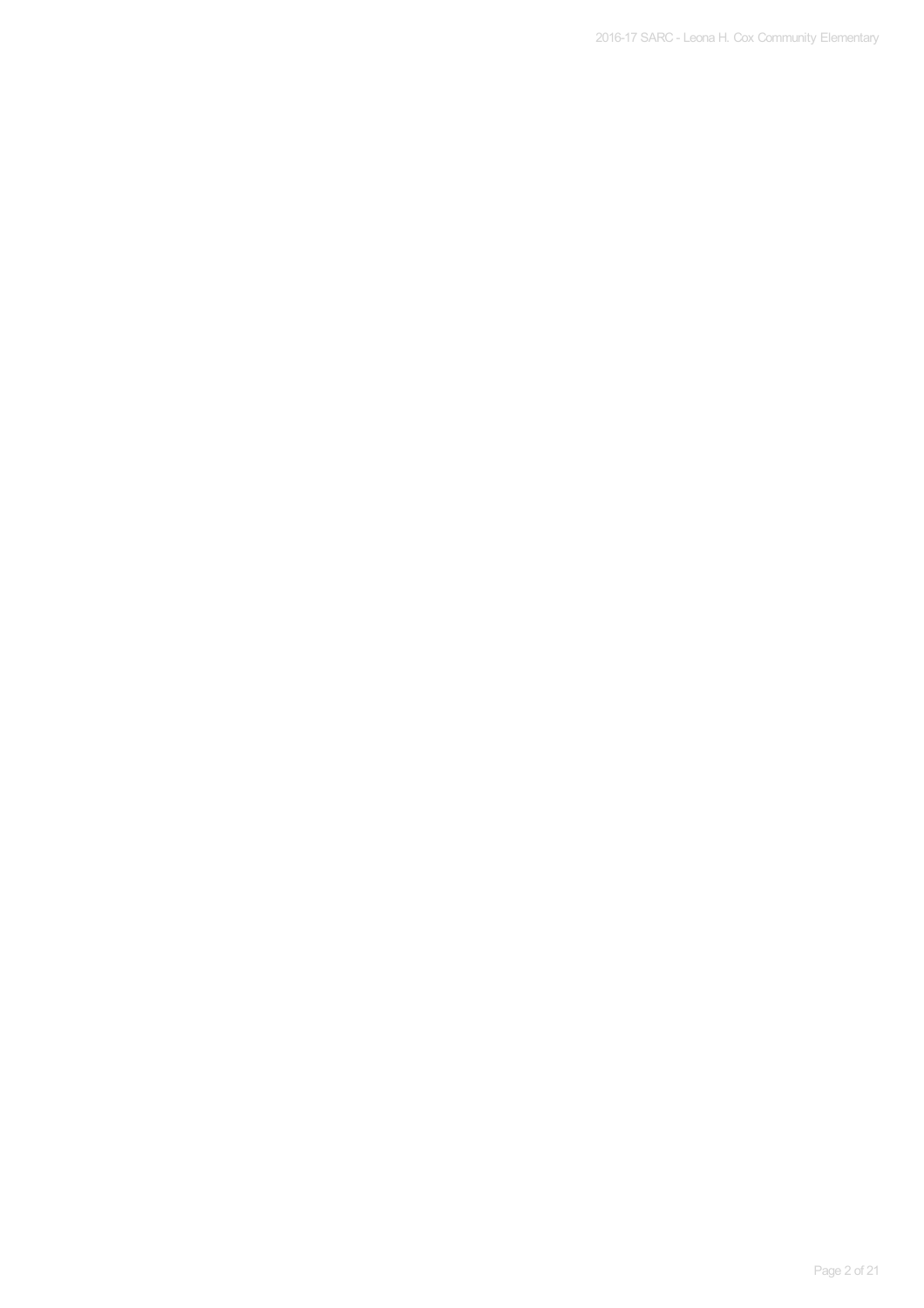# **About This School**

#### **Contact Information (School Year 2017-18)**

| District Contact Information (School Year 2017-18) |                           |  |  |
|----------------------------------------------------|---------------------------|--|--|
| <b>District Name</b>                               | Sulphur Springs Union     |  |  |
| <b>Phone Number</b>                                | $(661)$ 252-5131          |  |  |
| Superintendent                                     | Catherine Kawaquchi       |  |  |
| <b>E-mail Address</b>                              | ckawaguchi@sssd.k12.ca.us |  |  |
| <b>Web Site</b>                                    | http://www.sssd.k12.ca.us |  |  |

| <b>School Contact Information (School Year 2017-18)</b>               |                                   |  |  |  |
|-----------------------------------------------------------------------|-----------------------------------|--|--|--|
| <b>School Name</b>                                                    | Leona H. Cox Community Elementary |  |  |  |
| <b>Street</b>                                                         | 18643 Oakmoor St.                 |  |  |  |
| City, State, Zip                                                      | Canyon Country, Ca, 91351-2936    |  |  |  |
| <b>Phone Number</b>                                                   | 661-252-2100                      |  |  |  |
| Principal                                                             | Heather Drew, Principal           |  |  |  |
| <b>E-mail Address</b>                                                 | hdrew@sssd.k12.ca.us              |  |  |  |
| <b>Web Site</b><br>https://www.sssd.k12.ca.us/site/Default.aspx?PageI |                                   |  |  |  |
| County-District-School 19650456022883<br>(CDS) Code                   |                                   |  |  |  |

#### Last updated: 12/19/2017

#### **School Description and Mission Statement (School Year 2017-18)**

Leona Cox Community School celebrates over 50 years of excellence in education. Leona Cox opened to students in September 1964. The school is located in Santa Clarita, a suburban community forty miles northeast of Los Angeles. Our school is named in honor of Mrs. Leona H. Cox, former Sulphur Springs School Board member and librarian, who worked tirelessly at the first district school founded in 1872.

Leona Cox Community School is located in Santa Clarita Valley, as part of the Sulphur Springs Union School District. The multi-leveled campus' school attendance boundaries include single-family homes, mobile home parks, and apartment complexes. Leona Cox School opened its doors to students in 1964. Today the school serves approximately 540 students, from preschool through sixth grade, including Special Ed preschool. Leona Cox is a Title One school that provides TK-6th grade differentiated instruction to provide more intensive instruction in reading and math. In addition to the seventeen regular education classrooms, there are 4 Special Day preschool classes serving communicatively challenged children as well as 3 Autism classes serving students with a diagnosis of Autism along with moderate to severe delays in cognitive functioning and language development. Also on campus is a Bridge program, serving students with significant speech/language delays who require more than speech therapy, but do not require a self-contained Special Day Class (SDC) program. Students attend Bridge for 90 minutes, two times per week, to work on speech/language development, social skills, and academic readiness skills. In addition, we have Occupational Therapist (OT) and Physical Therapist (PT) clinics on site staffed by specialists. We have a state preschool on campus which works with our Special Education preschoolers, providing opportunities for integrating into a regular preschool setting. The support staff includes 4.4 Speech and Language Specialists, a Resource Teacher, 3 School Psychologists, and an Adaptive P.E. Teacher.

Leona Cox School is an ethnically diverse school with 64% Hispanic students, 20% White students, 70% African American students, 6% Asian students, 3% Filipino, and 3% students from other ethnic backgrounds. The school is linguistically diverse as well with approximately 26% percent of students identified as English Learners. Although Spanish is the dominant non-English home language, there are eight other home languages used by students in the school. Approximately 64% percent of Leona Cox students are identified as Socioeconomically Disadvantaged. Parent involvement and parent volunteers play an essential role in the success of Leona Cox students with extra-curricular activities and in-house enrichment programs such as Cultivating Creative Minds visual and performing arts programs.

Our school improvement goals for 2017-2018 will focus on English Language Arts by improving students' reading fluency/comprehension, English Language Development, critical thinking/problem solving skills in mathematics and the implementation of Next Generation Science Standards (NGSS). Leona Cox School staff is committed to improve student achievement through the framework of our Professional Learning Community using:

- Collaborative teams
- Data analysis to drive instruction
- Engaging, rigorous standards-based curriculum
- Instructional strategies, techniques and technology to meet the needs of diverse learners
- Informing parents and community members about various aspects of the educational programs
- Promoting a clean and safe learning environment
- Providing effective communication between home, school and the community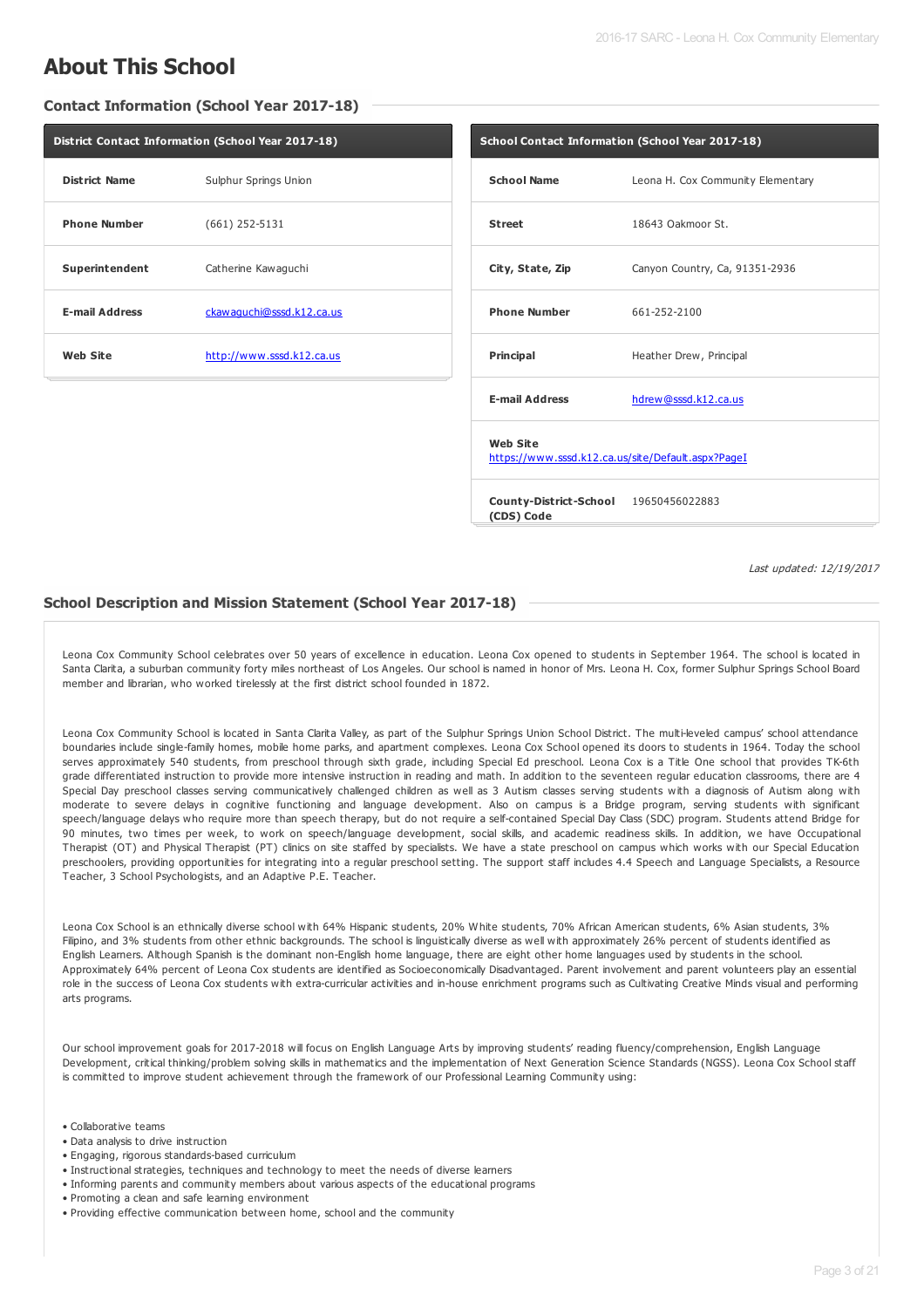Technology continues to be a significant focus, where every classroom outfitted with a wireless teacher laptop computer, two SMART Boards, a document camera, a teacher iPad and a minimum of three student iPads. Grades TK - 6 also each have a set of Chromebooks, which are shared by the grade level team. The school houses a Computer Lab with a Smart board, printers, and 36 desktop computers. Likewise, Leona Cox has a state-of-the art Science Lab that includes a SMART Board, ELMO, and an Apple Docking Station. Every student has supervised Internet access and works toward achieving grade level technology standards, including coding. Additionally, our library has a student to book ratio of over 25:1.

There exists a strong sense of pride, commitment, and caring among the staff, students, parents, and the community of Leona Cox School.

#### **We all Believe, Achieve and Succeed at Leona Cox School!**

Spanish version of the SARC can be found at: http://leonacox.sssd.k12.ca.us/pages/LeonaCox/School\_Info/Annual\_SARC\_Report\_Card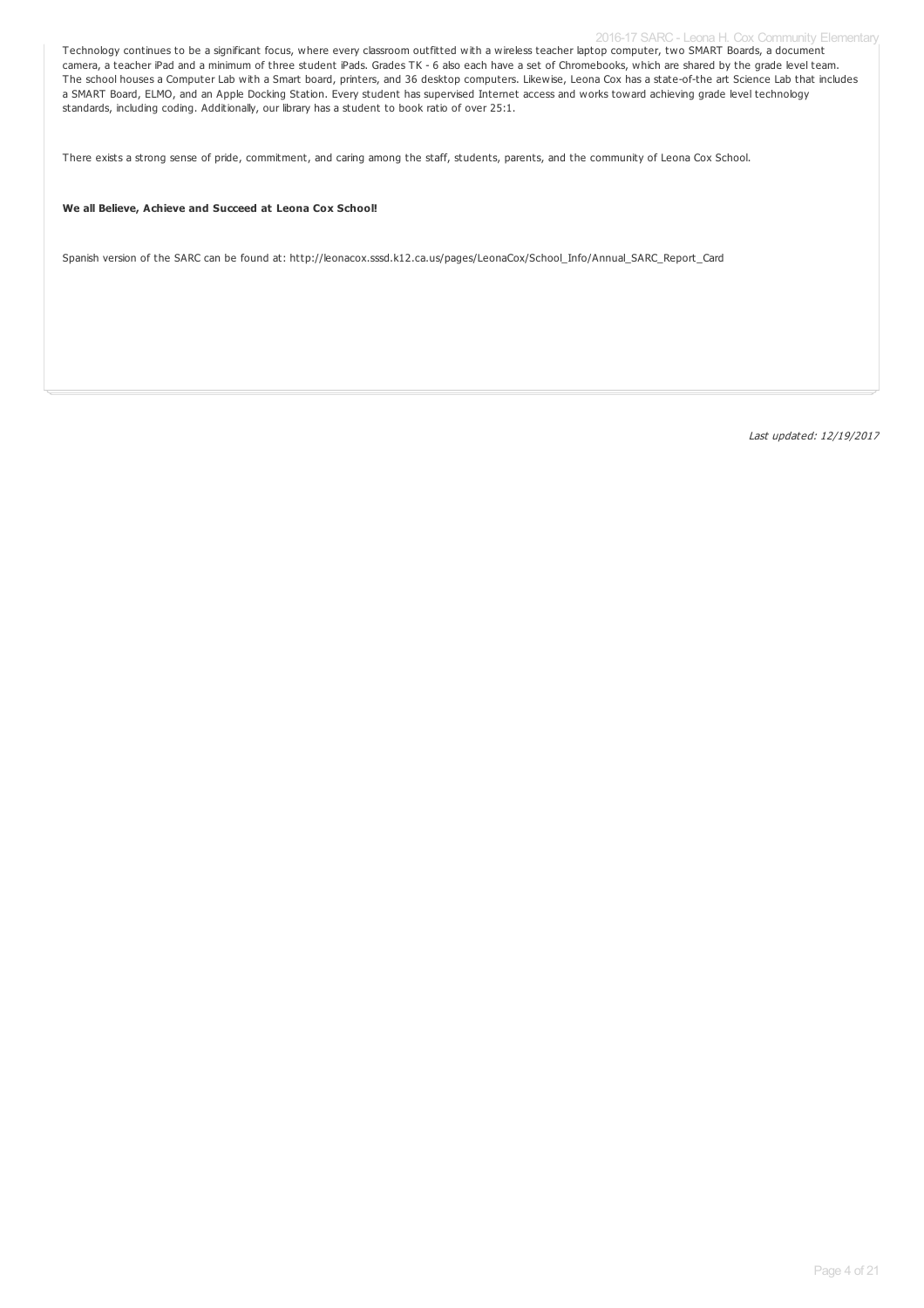## **Student Enrollment by Grade Level (School Year 2016-17)**

| <b>Grade Level</b>      | <b>Number of Students</b> |
|-------------------------|---------------------------|
| Kindergarten            | 74                        |
| Grade 1                 | 71                        |
| Grade 2                 | 57                        |
| Grade 3                 | 67                        |
| Grade 4                 | 59                        |
| Grade 5                 | 67                        |
| Grade 6                 | 88                        |
| <b>Total Enrollment</b> | 483                       |



Last updated: 12/19/2017

# **Student Enrollment by Student Group (School Year 2016-17)**

| <b>Student Group</b>                | <b>Percent of Total Enrollment</b> |
|-------------------------------------|------------------------------------|
| Black or African American           | 6.8%                               |
| American Indian or Alaska Native    | 1.0%                               |
| Asian                               | 2.7%                               |
| Filipino                            | $3.1 \%$                           |
| Hispanic or Latino                  | 61.9 %                             |
| Native Hawaiian or Pacific Islander | $0.2 \%$                           |
| White                               | 22.2%                              |
| Two or More Races                   | 2.1%                               |
| Other                               | $0.0\%$                            |
| <b>Student Group (Other)</b>        | <b>Percent of Total Enrollment</b> |
| Socioeconomically Disadvantaged     | 62.7 %                             |
| English Learners                    | 26.3%                              |
| Students with Disabilities          | 14.1 %                             |
| Foster Youth                        | 1.2%                               |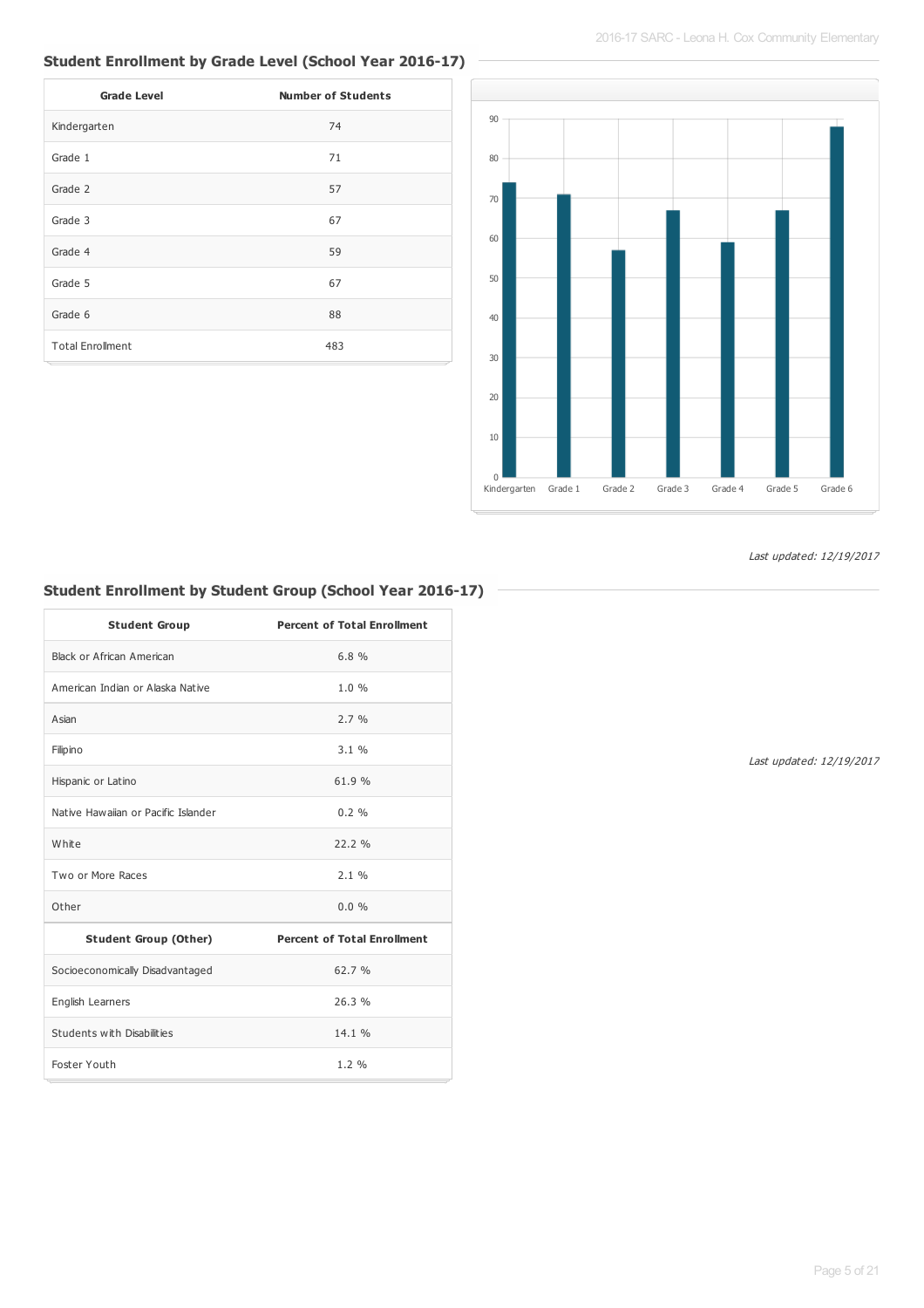# **A. Conditions of Learning**

# **State Priority: Basic**

The SARC provides the following information relevant to the State priority: Basic (Priority 1):

- . Degree to which teachers are appropriately assigned and fully credentialed in the subject area and for the pupils they are teaching;
- Pupils have access to standards-aligned instructional materials; and
- School facilities are maintained in good repair

### **Teacher Credentials**

| <b>Teachers</b>                                                                   |                | School         |                | <b>District</b> |
|-----------------------------------------------------------------------------------|----------------|----------------|----------------|-----------------|
|                                                                                   | $2015 -$<br>16 | $2016 -$<br>17 | $2017 -$<br>18 | $2017 -$<br>18  |
| With Full Credential                                                              | 33             | 33             | 33             | 255             |
| Without Full Credential                                                           |                |                |                | 2               |
| Teachers Teaching Outside Subject<br>Area of Competence (with full<br>credential) |                |                |                |                 |



#### Last updated: 12/19/2017

#### **Teacher Misassignments and Vacant Teacher Positions**

| <b>Indicator</b>                                  | $2015 -$<br>16 | $2016 -$<br>17 | $2017 -$<br>18 |
|---------------------------------------------------|----------------|----------------|----------------|
| Misassignments of Teachers of English<br>Learners | 0              | O              | 0              |
| Total Teacher Misassignments*                     | U              |                | 0              |
| Vacant Teacher Positions                          | U              |                | 0              |



Note: "Misassignments" refers to the number of positions filled by teachers who lack legal authorization to teach that grade level, subject area, student group, etc.

\* Total Teacher Misassignments includes the number of Misassignments of Teachers of English Learners.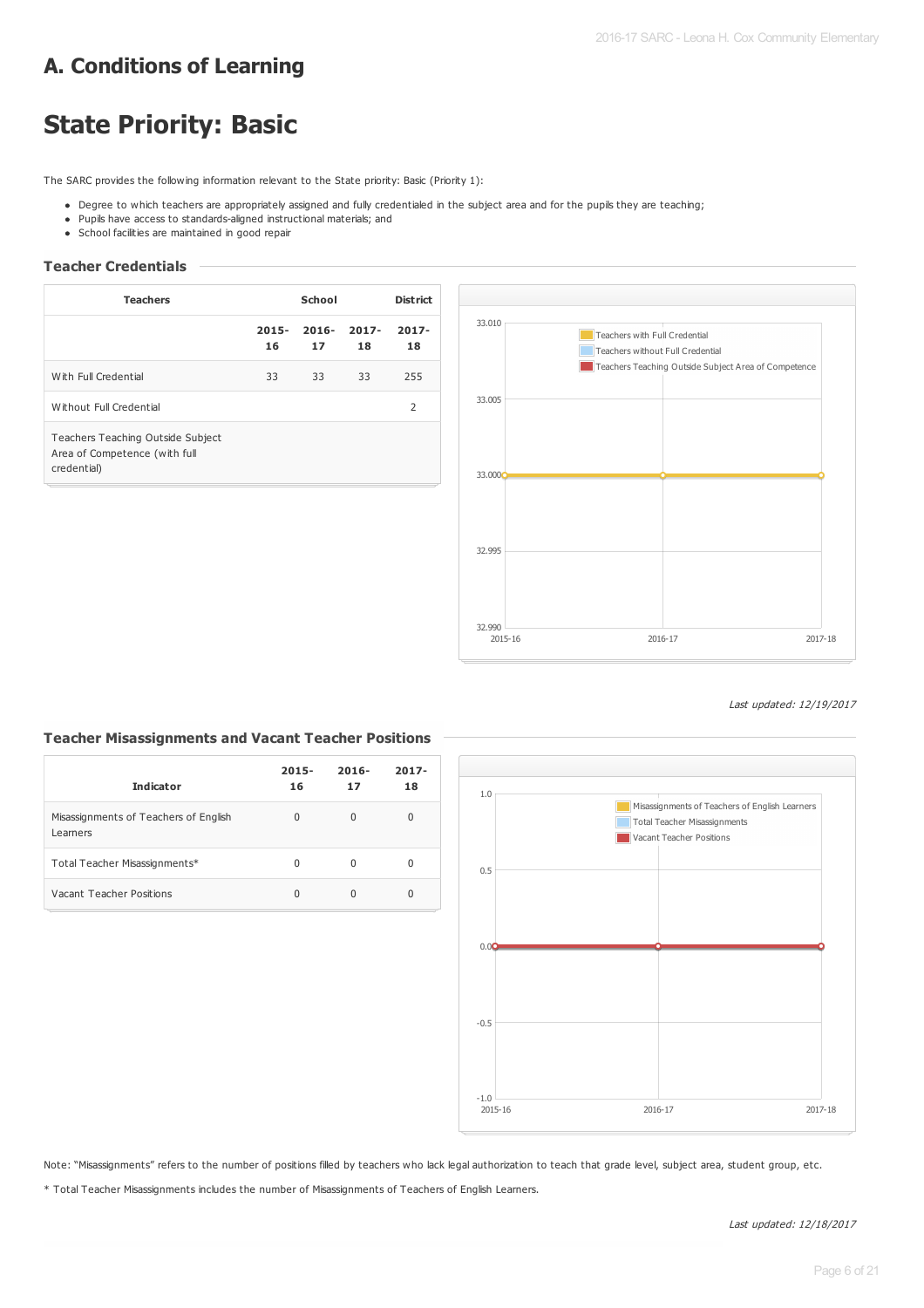## **Quality, Currency, Availability of Textbooks and Instructional Materials (School Year 2017-18)**

Year and month in which the data were collected: January 2018

| Subject                                          | Textbooks and Instructional Materials/year of<br>Adoption | <b>From Most Recent</b><br>Adoption? | Percent Students Lacking Own Assigned<br>Copy |
|--------------------------------------------------|-----------------------------------------------------------|--------------------------------------|-----------------------------------------------|
| Reading/Language Arts                            | Benchmark Advance K-6                                     | Yes                                  | $0.0 \%$                                      |
|                                                  | Ready to Advance TK                                       |                                      |                                               |
| Mathematics                                      | Houghton Mifflin California: Math Expressions             | Yes                                  | $0.0 \%$                                      |
| Science                                          | Houghton Miffliln- California Science K-2                 | Yes                                  | $0.0 \%$                                      |
|                                                  | Pearson California Science 3-6                            |                                      |                                               |
| History-Social Science                           | Pearson History/Social Science for California K-5         | Yes                                  | $0.0 \%$                                      |
|                                                  | Harcourt Reflections 6                                    |                                      |                                               |
| Foreign Language                                 |                                                           |                                      | $0.0 \%$                                      |
| Health                                           | Houghton Mifflin & Pearson                                | Yes                                  | 0.0%                                          |
| Visual and Performing Arts                       | McGraw Hill, Share the Music 1995                         | Yes                                  | $0.0 \%$                                      |
|                                                  | Davis Publications, Adventures in Art 1998                |                                      |                                               |
| Science Lab Eqpmt (Grades<br>$9-12)$             | N/A                                                       | N/A                                  | $0.0 \%$                                      |
| Note: Cells with N/A values do not require data. |                                                           |                                      |                                               |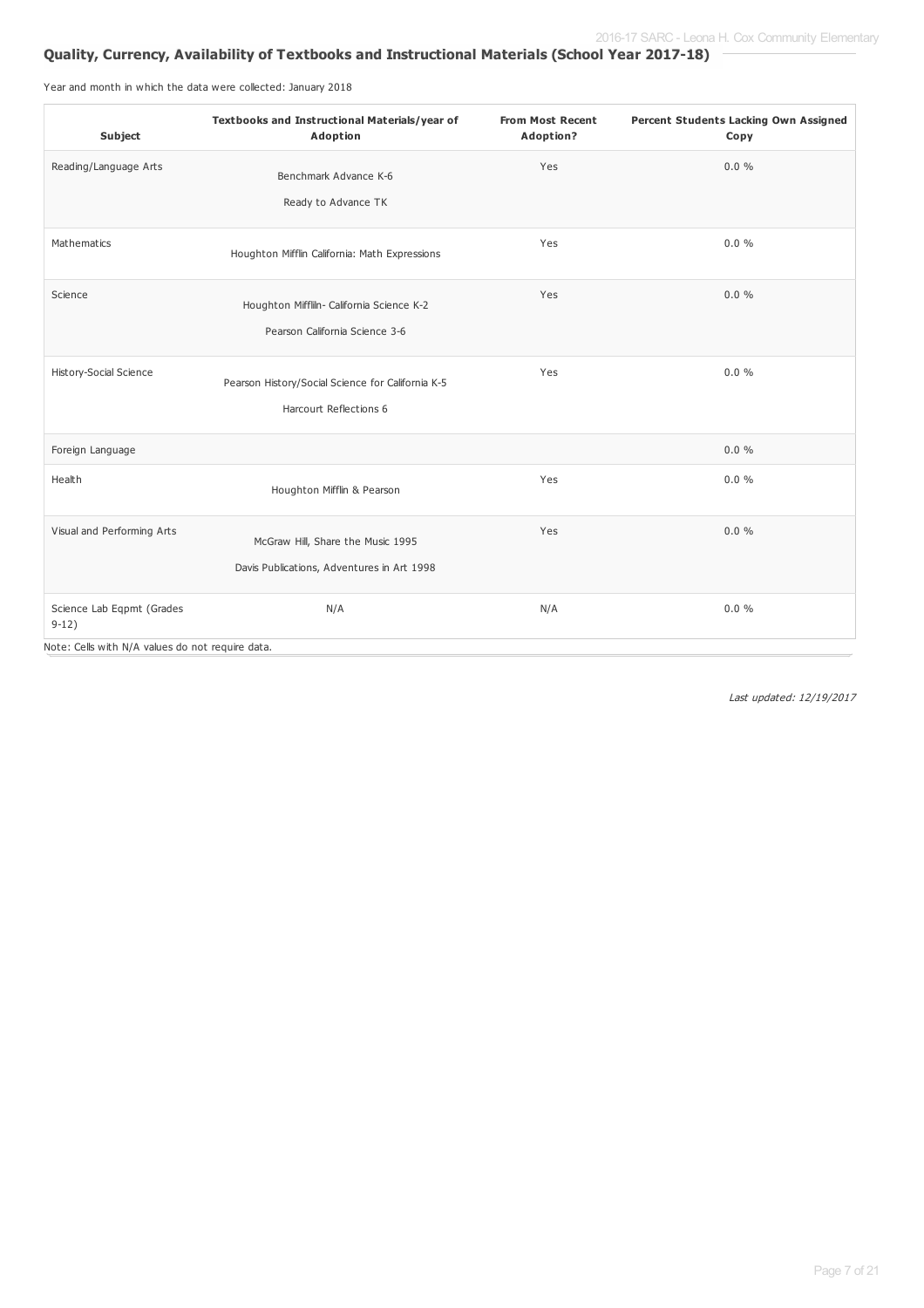#### **School Facility Conditions and Planned Improvements**

Leona Cox Community School completes daily inspections of our playgrounds, common areas and restroom facilities. Monthly "SAFETY INSPECTION CHECKLIST" (facility inspection tool) is used to inspect all aspects of our facilities. The most recently collected data evidences that all conditions were rated "satisfactory."

Leona Cox Community School completes daily inspections of the cleanliness of our playgrounds and common areas (Library,MPR, Computer Lab, & Science Lab), restroom facilities, classrooms, and Office areas. Monthly we use our district's "MONTHLY FACILITIES CLEANLINESS FORM" to inspect and rate (Good/Fair/Poor) the cleanliness of our facilities and grounds. This checklist data was most recently collected and evidences that all areas (Classrooms, Library, Office/Workrooms/Staff Room, Cafeteria/Lunch Area, Restrooms, Storage Areas, Walkways and Halls, & Grounds) were rated "Good."

Through natural earth movement, the Kindergarten yard has experienced cracks on the blacktop. It is expected to be slurried and painted over summer. The upper yard's grass under the new solar panels was altered during instruction and will be replanted upon the completion of the panels. A gas pipe was replaced on a hillside disturbing some shrubbery, which will also need to be replaced in the upcoming year. Installation of a new front door and fencing are being proposed to create a closed campus for the site.

Last updated: 12/19/2017

## **School Facility Good Repair Status**

Year and month of the most recent FIT report: November 2017

| <b>System Inspected</b>                                               | Rating | <b>Repair Needed and Action Taken</b><br>or Planned                                                                                                                            |
|-----------------------------------------------------------------------|--------|--------------------------------------------------------------------------------------------------------------------------------------------------------------------------------|
| Systems: Gas Leaks,<br>Mechanical/HVAC, Sewer                         | Good   | All items in good condition.                                                                                                                                                   |
| Interior: Interior Surfaces                                           | Good   | Al interior surfaces in good<br>condition.                                                                                                                                     |
| Cleanliness: Overall<br>Cleanliness, Pest/Vermin<br>Infestation       | Good   | Site's overall cleanliness is address<br>daily.                                                                                                                                |
| Electrical: Electrical                                                | Good   | All electrical systems are in good<br>condition.                                                                                                                               |
| Restrooms/Fountains:<br>Restrooms, Sinks/Fountains                    | Good   | All restrooms and fountains are in<br>good condition and cleaned on a<br>daily basis.                                                                                          |
| Safety: Fire Safety, Hazardous<br><b>Materials</b>                    | Good   | The campus is walked daily for any<br>safety concerns. Monthly safety<br>walks are conducted by principal and<br>district staff. Safety concerns are<br>addressed immediately. |
| Structural: Structural<br>Damage, Roofs                               | Good   | All structures are in good order. If<br>repair is needed, immediate<br>attention is taken.                                                                                     |
| External: Playground/School<br>Grounds,<br>Windows/Doors/Gates/Fences | Good   | Grounds are walked and playground<br>equipment inspected on a daily basis<br>to ensure safety for all students and<br>staff. Immediate safety concerns are<br>addressed.       |

# **Overall Facility Rate**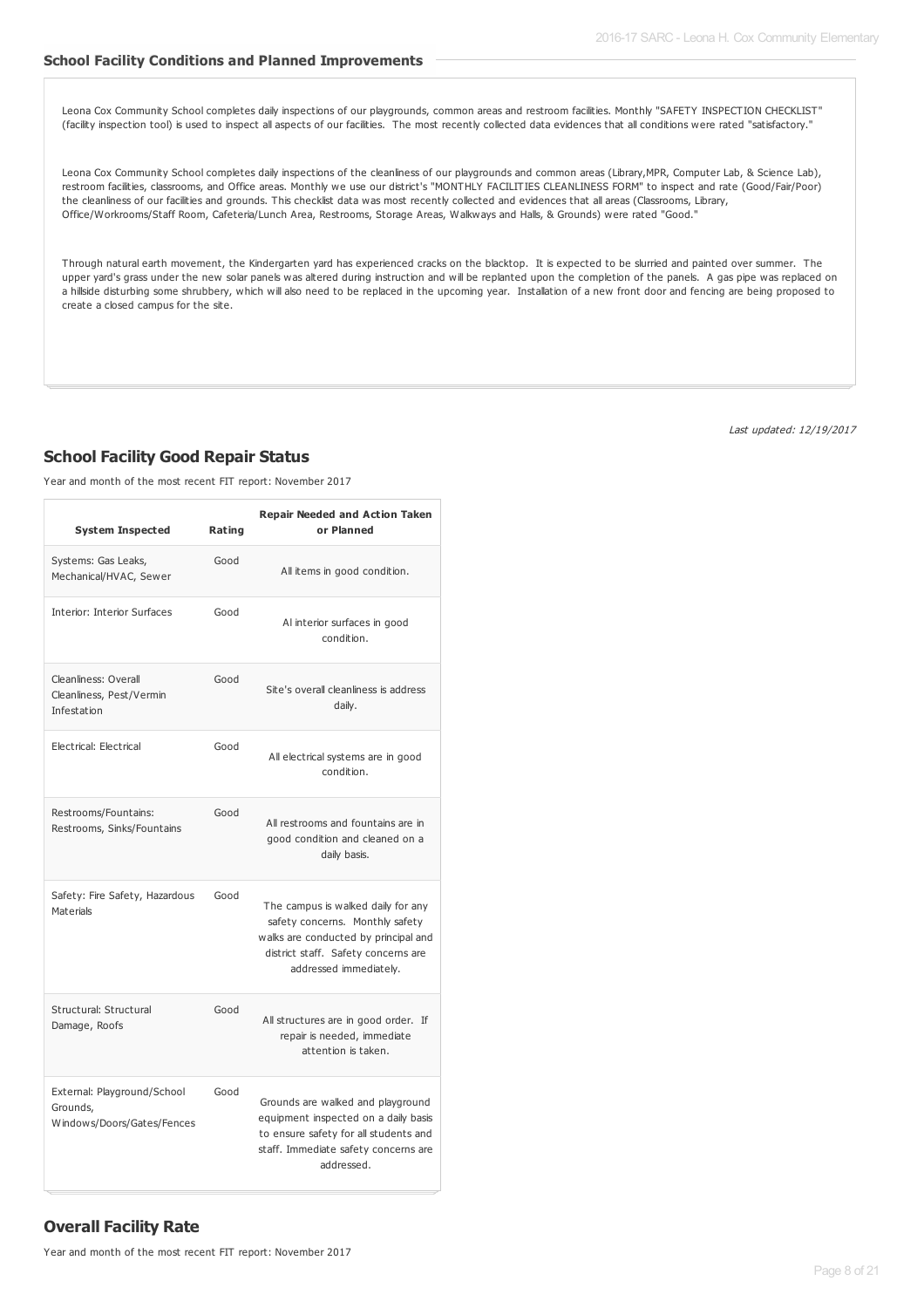Exemplary Last updated: 12/19/2017

| Overall Rating |  |
|----------------|--|
|                |  |

r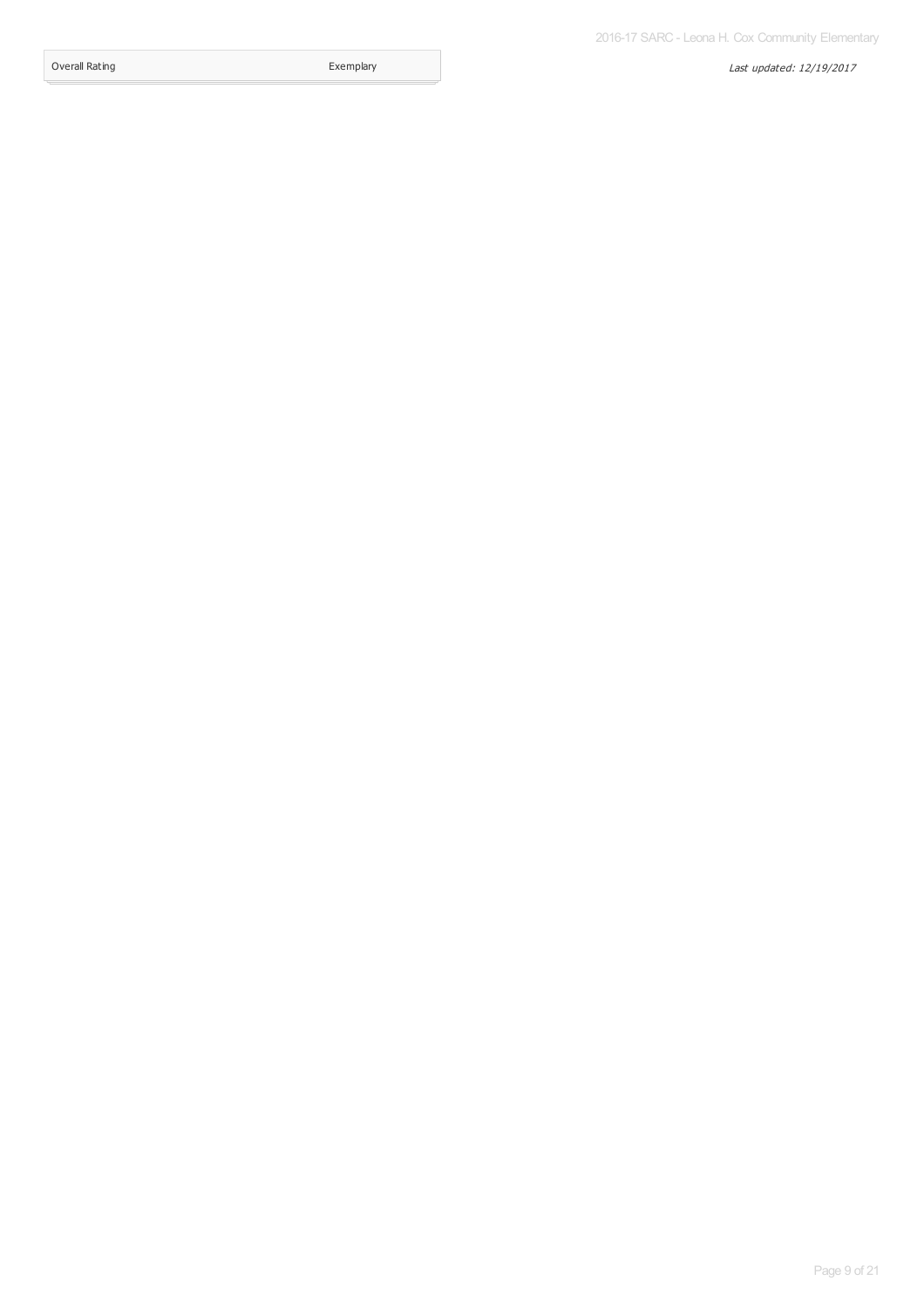# **B. Pupil Outcomes**

# **State Priority: Pupil Achievement**

The SARC provides the following information relevant to the State priority: Pupil Achievement (Priority 4):

- **Statewide assessments** (i.e., California Assessment of Student Performance and Progress [CAASPP] System, which includes the Smarter Balanced Summative Assessments for students in the general education population and the California Alternate Assessments [CAAs] for English language arts/literacy [ELA] and mathematics given in grades three through eight and grade eleven. Only eligible students may participate in the administration of the CAAs. CAAs items are aligned with alternate achievement standards, which are linked with the Common Core State Standards [CCSS] for students with the most significant cognitive disabilities); and
- The percentage of students who have successfully completed courses that satisfy the requirements for entrance to the University of California and the California State University, or career technical education sequences or programs of study.

#### **CAASPP Test Results in ELA and Mathematics for All Students**

#### **Grades Three through Eight and Grade Eleven (School Year 2016-17)**

|                                                      | Percentage of Students Meeting or Exceeding the State Standards |         |         |                 |         |              |
|------------------------------------------------------|-----------------------------------------------------------------|---------|---------|-----------------|---------|--------------|
|                                                      |                                                                 | School  |         | <b>District</b> |         | <b>State</b> |
| <b>Subject</b>                                       | 2015-16                                                         | 2016-17 | 2015-16 | 2016-17         | 2015-16 | 2016-17      |
| English Language Arts / Literacy (grades 3-8 and 11) | 62%                                                             | 61%     | 59%     | 60%             | 48%     | 48%          |
| Mathematics (grades 3-8 and 11)                      | 44%                                                             | 41%     | 47%     | 49%             | 36%     | 37%          |

Note: Percentages are not calculated when the number of students tested is ten or less, either because the number of students in this category is too small for statistical accuracy or to protect student privacy.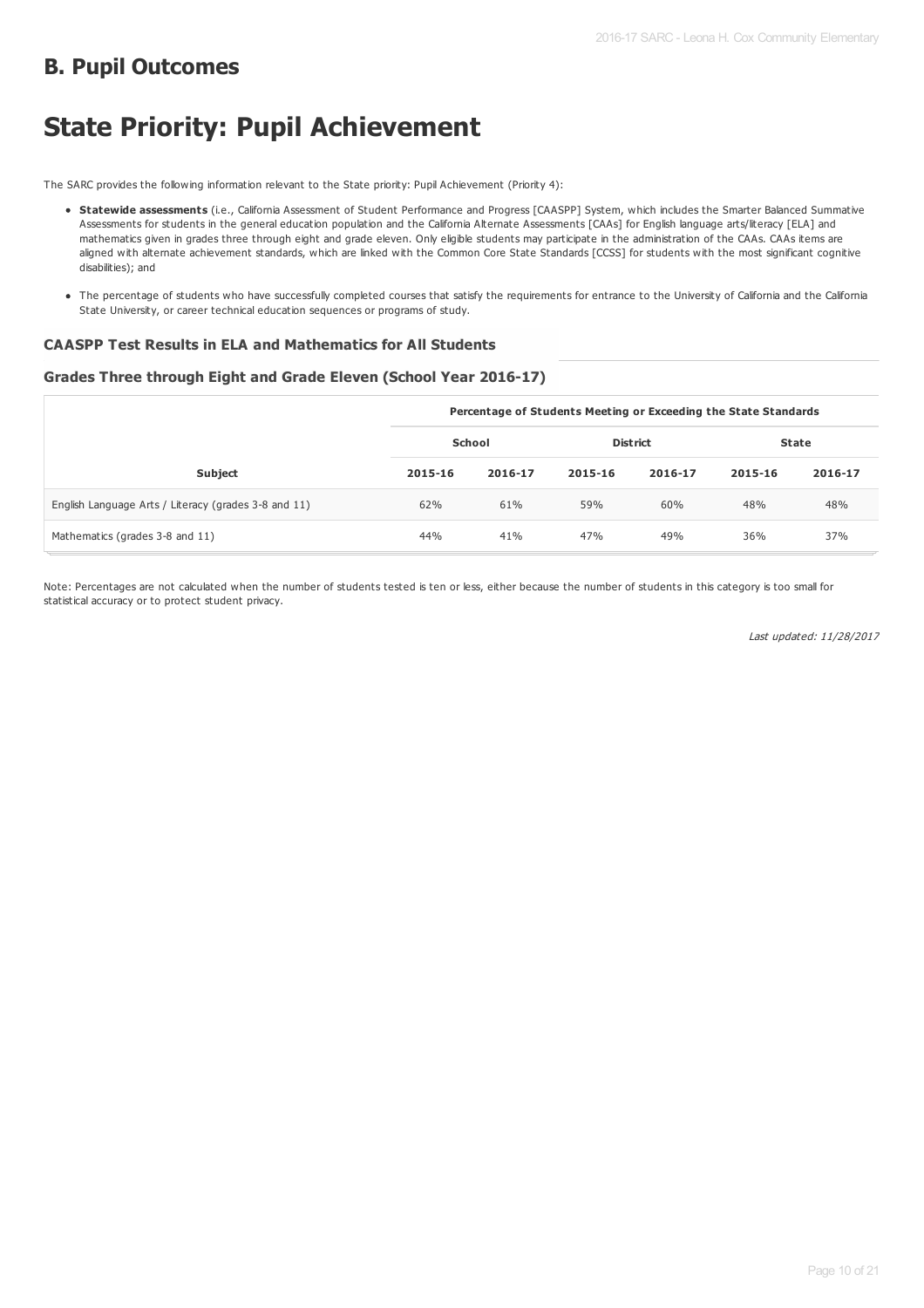## **CAASPP Test Results in ELA by Student Group**

#### **Grades Three through Eight and Grade Eleven (School Year 2016-17)**

| <b>Student Group</b>                          | <b>Total Enrollment</b>                             | <b>Number Tested</b>                                | <b>Percent Tested</b>                               | <b>Percent Met or Exceeded</b> |
|-----------------------------------------------|-----------------------------------------------------|-----------------------------------------------------|-----------------------------------------------------|--------------------------------|
| All Students                                  | 276                                                 | 272                                                 | 98.55%                                              | 60.66%                         |
| Male                                          | 150                                                 | 146                                                 | 97.33%                                              | 58.22%                         |
| Female                                        | 126                                                 | 126                                                 | 100.00%                                             | 63.49%                         |
| Black or African American                     | 15                                                  | 15                                                  | 100.00%                                             | 60.00%                         |
| American Indian or Alaska Native              | $\overline{\phantom{a}}$                            | $\hspace{0.05cm} -\hspace{0.05cm} -\hspace{0.05cm}$ | $\overline{\phantom{a}}$                            |                                |
| Asian                                         | $\hspace{0.05cm} -\hspace{0.05cm}$                  | $\hspace{0.05cm} -$                                 | $\hspace{0.05cm} -\hspace{0.05cm} -\hspace{0.05cm}$ |                                |
| Filipino                                      | --                                                  | $\hspace{0.05cm} -\hspace{0.05cm} -\hspace{0.05cm}$ | $\hspace{0.05cm} -\hspace{0.05cm} -\hspace{0.05cm}$ |                                |
| Hispanic or Latino                            | 174                                                 | 172                                                 | 98.85%                                              | 48.26%                         |
| Native Hawaiian or Pacific Islander           | $\hspace{0.05cm} \dashv$                            | $\hspace{0.05cm} -\hspace{0.05cm} -\hspace{0.05cm}$ | $\hspace{0.05cm} -\hspace{0.05cm} -\hspace{0.05cm}$ |                                |
| White                                         | 62                                                  | 62                                                  | 100.00%                                             | 85.48%                         |
| Two or More Races                             | $\hspace{0.05cm} -\hspace{0.05cm} -\hspace{0.05cm}$ | $\hspace{0.05cm} -\hspace{0.05cm} -\hspace{0.05cm}$ | $-\!$                                               |                                |
| Socioeconomically Disadvantaged               | 170                                                 | 167                                                 | 98.24%                                              | 48.50%                         |
| English Learners                              | 103                                                 | 100                                                 | 97.09%                                              | 50.00%                         |
| Students with Disabilities                    | 42                                                  | 41                                                  | 97.62%                                              | 17.07%                         |
| Students Receiving Migrant Education Services |                                                     |                                                     |                                                     |                                |
| Foster Youth                                  |                                                     |                                                     |                                                     |                                |

Note: ELA test results include the Smarter Balanced Summative Assessment and the CAA. The "Percent Met or Exceeded" is calculated by taking the total number of students who met or exceeded the standard on the Smarter Balanced Summative Assessment plus the total number of students who met the standard (i.e., achieved Level 3–Alternate) on the CAAs divided by the total number of students who participated in both assessments.

Note: Double dashes (--) appear in the table when the number of students is ten or less, either because the number of students in this category is too small for statistical accuracy or to protect student privacy.

Note: The number of students tested includes all students who participated in the test whether they received a score or not; however, the number of students tested is not the number that was used to calculate the achievement level percentages. The achievement level percentages are calculated using only students who received scores.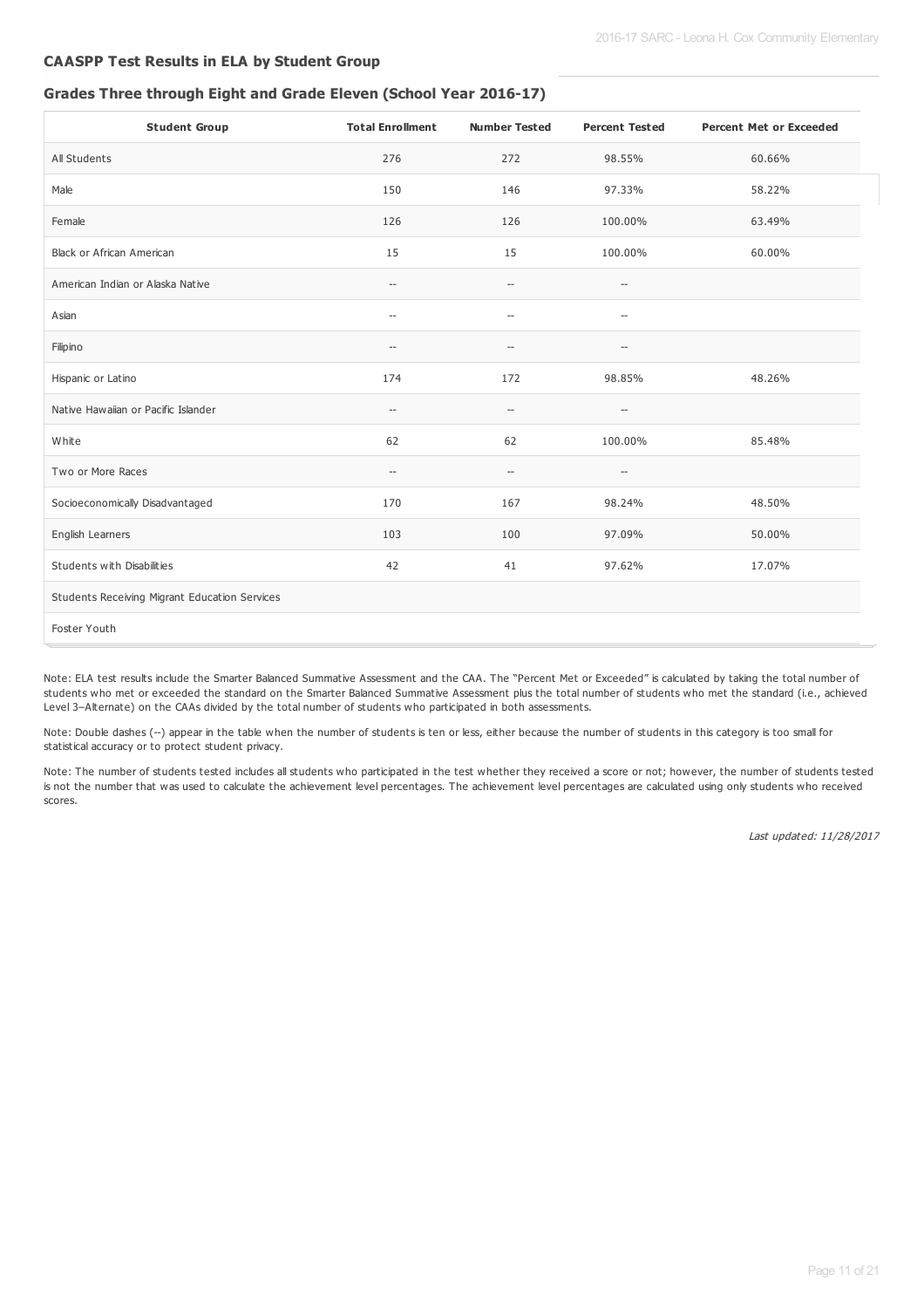### **CAASPP Test Results in Mathematics by Student Group**

### **Grades Three through Eight and Grade Eleven (School Year 2016-17)**

| <b>Student Group</b>                          | <b>Total Enrollment</b>            | <b>Number Tested</b> | <b>Percent Tested</b>                               | <b>Percent Met or Exceeded</b> |
|-----------------------------------------------|------------------------------------|----------------------|-----------------------------------------------------|--------------------------------|
| All Students                                  | 277                                | 273                  | 98.56%                                              | 41.39%                         |
| Male                                          | 150                                | 148                  | 98.67%                                              | 37.84%                         |
| Female                                        | 127                                | 125                  | 98.43%                                              | 45.60%                         |
| Black or African American                     | 15                                 | 15                   | 100.00%                                             | 26.67%                         |
| American Indian or Alaska Native              | $\hspace{0.05cm} -\hspace{0.05cm}$ | $\hspace{0.05cm} -$  | $-\!$                                               |                                |
| Asian                                         | $\overline{\phantom{a}}$           | $-\!$                | $\hspace{0.05cm} -\hspace{0.05cm} -\hspace{0.05cm}$ |                                |
| Filipino                                      | $\overline{\phantom{a}}$           | $\hspace{0.05cm} -$  | $\hspace{0.05cm} -\hspace{0.05cm} -\hspace{0.05cm}$ |                                |
| Hispanic or Latino                            | 175                                | 173                  | 98.86%                                              | 29.48%                         |
| Native Hawaiian or Pacific Islander           | --                                 | $\hspace{0.05cm} -$  | $-\hbox{--}$                                        |                                |
| White                                         | 62                                 | 62                   | 100.00%                                             | 69.35%                         |
| Two or More Races                             | $\hspace{0.05cm} -$                | $-\!$                | $\hspace{0.05cm} -\hspace{0.05cm} -\hspace{0.05cm}$ |                                |
| Socioeconomically Disadvantaged               | 170                                | 168                  | 98.82%                                              | 29.17%                         |
| English Learners                              | 104                                | 102                  | 98.08%                                              | 32.35%                         |
| Students with Disabilities                    | 42                                 | 40                   | 95.24%                                              | 15.00%                         |
| Students Receiving Migrant Education Services |                                    |                      |                                                     |                                |
| Foster Youth                                  |                                    |                      |                                                     |                                |

Note: Mathematics test results include the Smarter Balanced Summative Assessment and the CAA. The "Percent Met or Exceeded" is calculated by taking the total number of students who met or exceeded the standard on the Smarter Balanced Summative Assessment plus the total number of students who met the standard (i.e., achieved Level 3–Alternate) on the CAAs divided by the total number of students who participated in both assessments.

Note: Double dashes (--) appear in the table when the number of students is ten or less, either because the number of students in this category is too small for statistical accuracy or to protect student privacy.

Note: The number of students tested includes all students who participated in the test whether they received a score or not; however, the number of students tested is not the number that was used to calculate the achievement level percentages. The achievement level percentages are calculated using only students who received scores.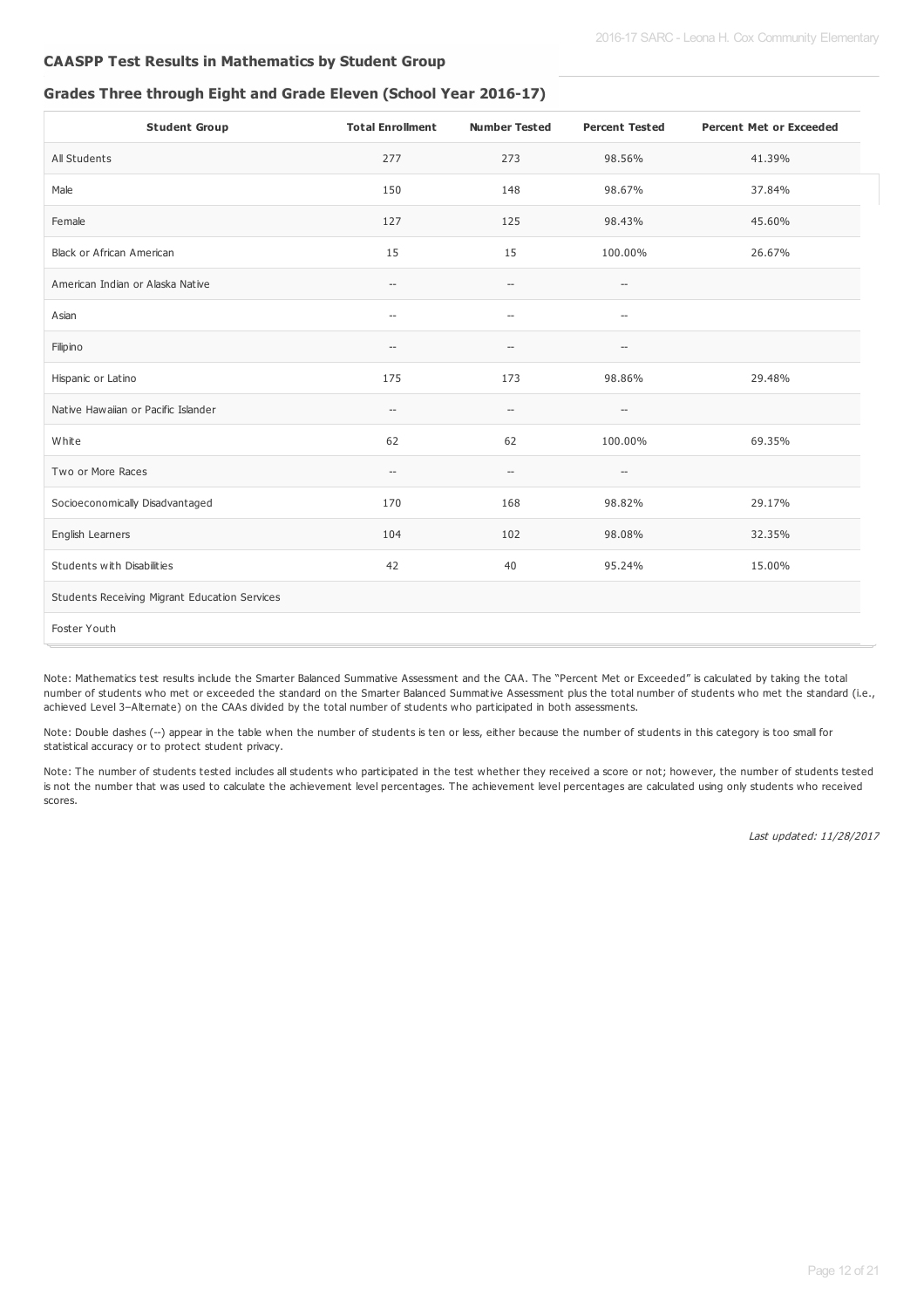#### **CAASPP Test Results in Science for All Students**

### **Grades Five, Eight and Ten**

|                               | Percentage of Students Scoring at Proficient or Advanced |         |         |                 |         |         |  |  |  |
|-------------------------------|----------------------------------------------------------|---------|---------|-----------------|---------|---------|--|--|--|
|                               |                                                          | School  |         | <b>District</b> | State   |         |  |  |  |
| <b>Subject</b>                | 2014-15                                                  | 2015-16 | 2014-15 | 2015-16         | 2014-15 | 2015-16 |  |  |  |
| Science (grades 5, 8, and 10) | 77.0%                                                    | 72.0%   | 76.0%   | 71.0%           | 56%     | 54%     |  |  |  |

Note: Science test results include California Standards Tests (CSTs), California Modified Assessment (CMA), and California Alternate Performance Assessment (CAPA) in grades five, eight, and ten.

Note: Scores are not shown when the number of students tested is ten or less, either because the number of students in this category is too small for statistical accuracy or to protect student privacy.

Note:The 2016-17 data are not available. The California Department of Education is developing a new science assessment based on the Next Generation Science Standards for California Public Schools (CA NGSS). The new California Science Test (CAST) was piloted in spring 2017. The CST and CMA for Science will no longer be administered.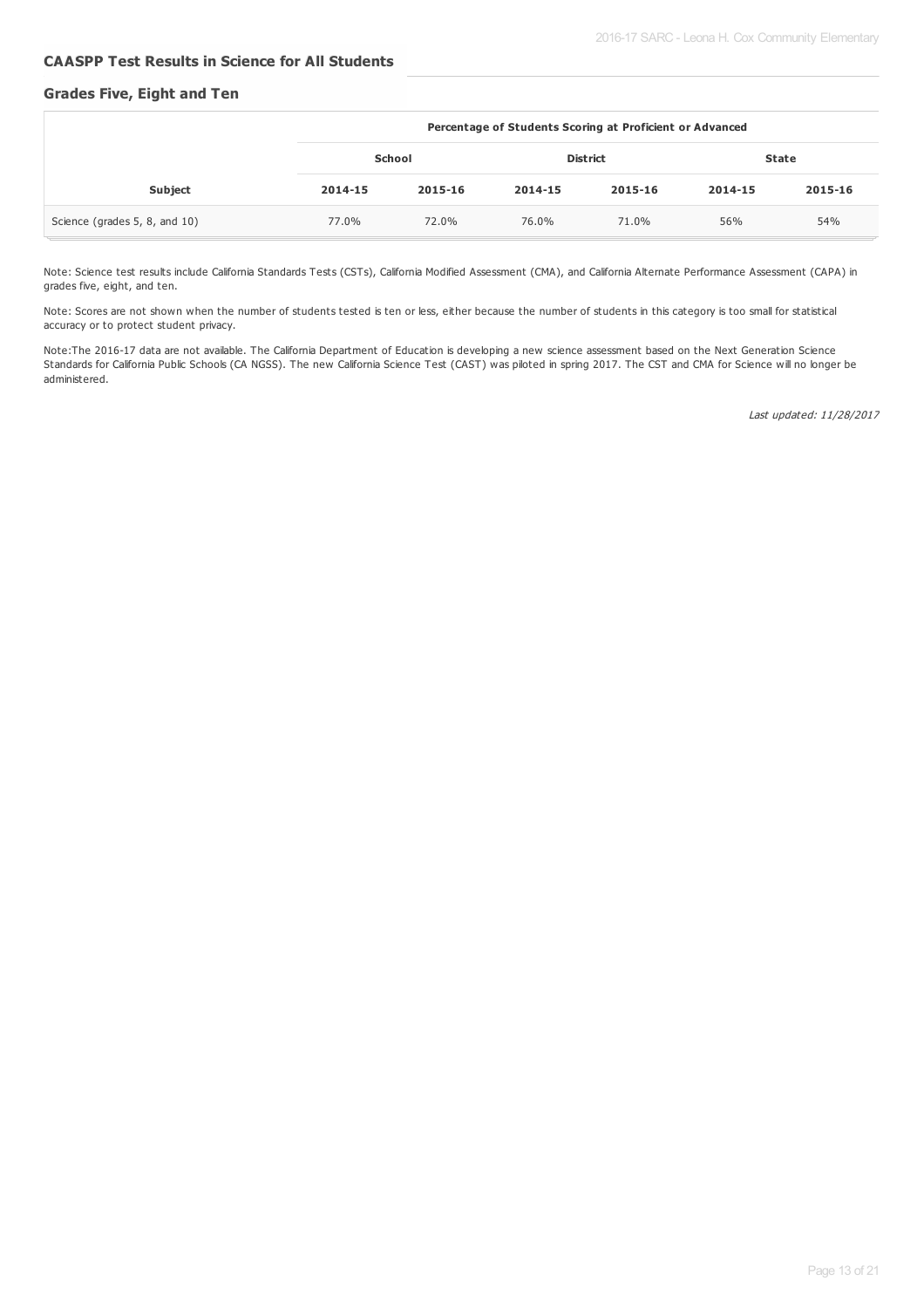# **State Priority: Other Pupil Outcomes**

The SARC provides the following information relevant to the State priority: Other Pupil Outcomes (Priority 8):

Pupil outcomes in the subject area of physical education

#### **California Physical Fitness Test Results (School Year 2016-17)**

|                    | <b>Percentage of Students Meeting Fitness Standards</b> |                                      |                                     |  |  |  |  |
|--------------------|---------------------------------------------------------|--------------------------------------|-------------------------------------|--|--|--|--|
| <b>Grade Level</b> | <b>Four of Six Fitness Standards</b>                    | <b>Five of Six Fitness Standards</b> | <b>Six of Six Fitness Standards</b> |  |  |  |  |
|                    | 19.0%                                                   | 28.6%                                | 11.1%                               |  |  |  |  |

Note: Percentages are not calculated when the number of students tested is ten or less, either because the number of students in this category is too small for statistical accuracy or to protect student privacy.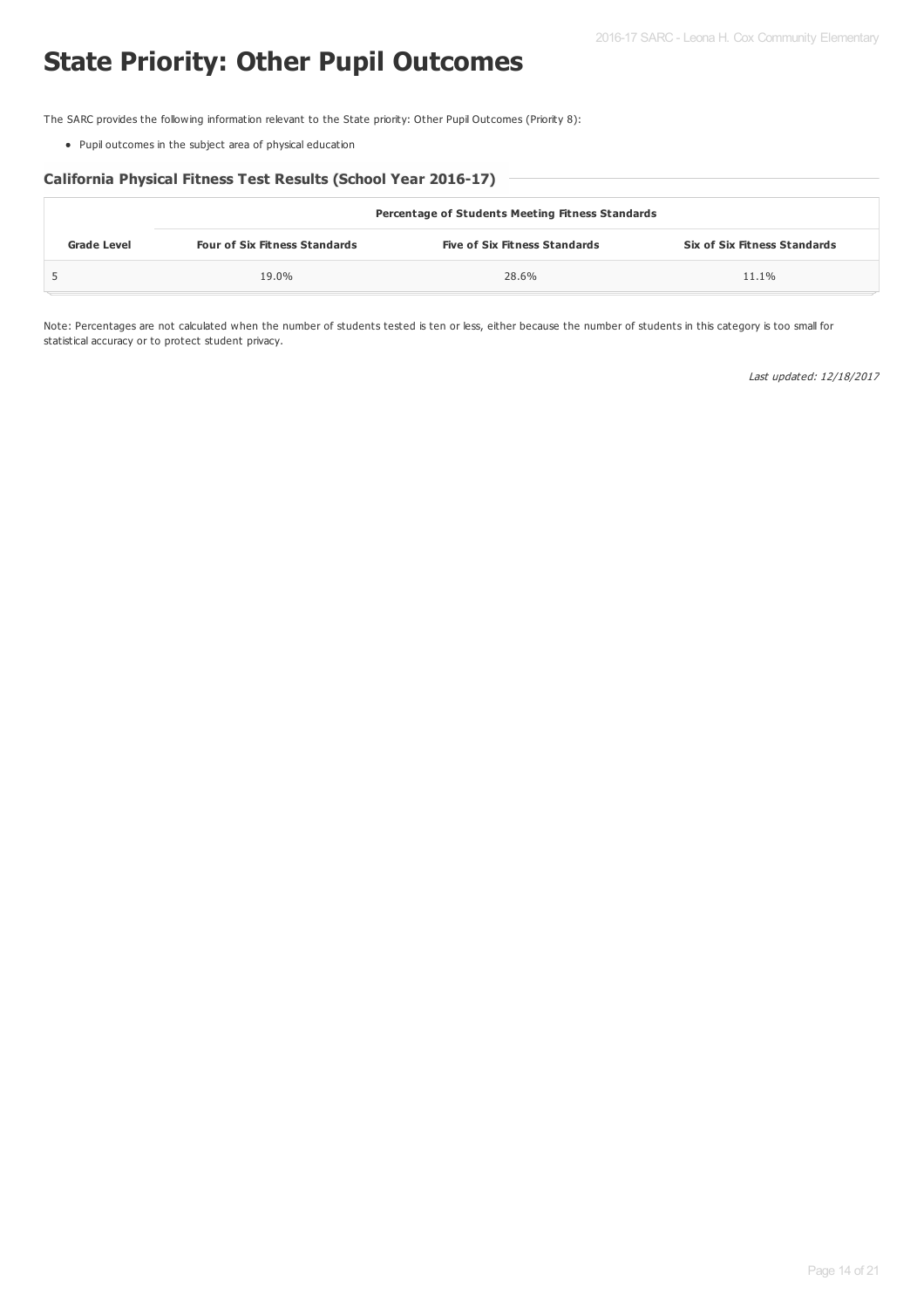# **C. Engagement**

# **State Priority: Parental Involvement**

The SARC provides the following information relevant to the State priority: Parental Involvement (Priority 3):

Efforts the school district makes to seek parent input in making decisions for the school district and each schoolsite

#### **Opportunities for Parental Involvement (School Year 2017-18)**

| Parents are encouraged to be active participants at Leona Cox Community School. There are opportunities for everyone to get involved here at Leona Cox from<br>before school, during school, to evening events. What's most important is that parents feel welcome and that they have a voice in their child's future. |
|------------------------------------------------------------------------------------------------------------------------------------------------------------------------------------------------------------------------------------------------------------------------------------------------------------------------|
| *Volunteering in and out of the classroom                                                                                                                                                                                                                                                                              |
| *PTA eBoard and PTA: Erin Hester (President)                                                                                                                                                                                                                                                                           |
| *School Site Council: Heather Ippolito (President)                                                                                                                                                                                                                                                                     |
| *ELAC/DELAC                                                                                                                                                                                                                                                                                                            |
| *Family nights: Family Arts Night/ Family Math Night/ Family Literacy Night/ Family STEAM Night                                                                                                                                                                                                                        |
| *Fall Festival                                                                                                                                                                                                                                                                                                         |
| *Read Across America                                                                                                                                                                                                                                                                                                   |
| *Fun Run                                                                                                                                                                                                                                                                                                               |
| *Back to School Picnic                                                                                                                                                                                                                                                                                                 |
| *Parent Conferences                                                                                                                                                                                                                                                                                                    |
| *Coffee with the Principal                                                                                                                                                                                                                                                                                             |
| *Coffee with the Superintendent                                                                                                                                                                                                                                                                                        |
| *Back to School Night                                                                                                                                                                                                                                                                                                  |
| *Open House                                                                                                                                                                                                                                                                                                            |
| *Fundraisers                                                                                                                                                                                                                                                                                                           |

# **State Priority: Pupil Engagement**

Last updated: 12/19/2017

The SARC provides the following information relevant to the State priority: Pupil Engagement (Priority 5):

- High school dropout rates; and
- High school graduation rates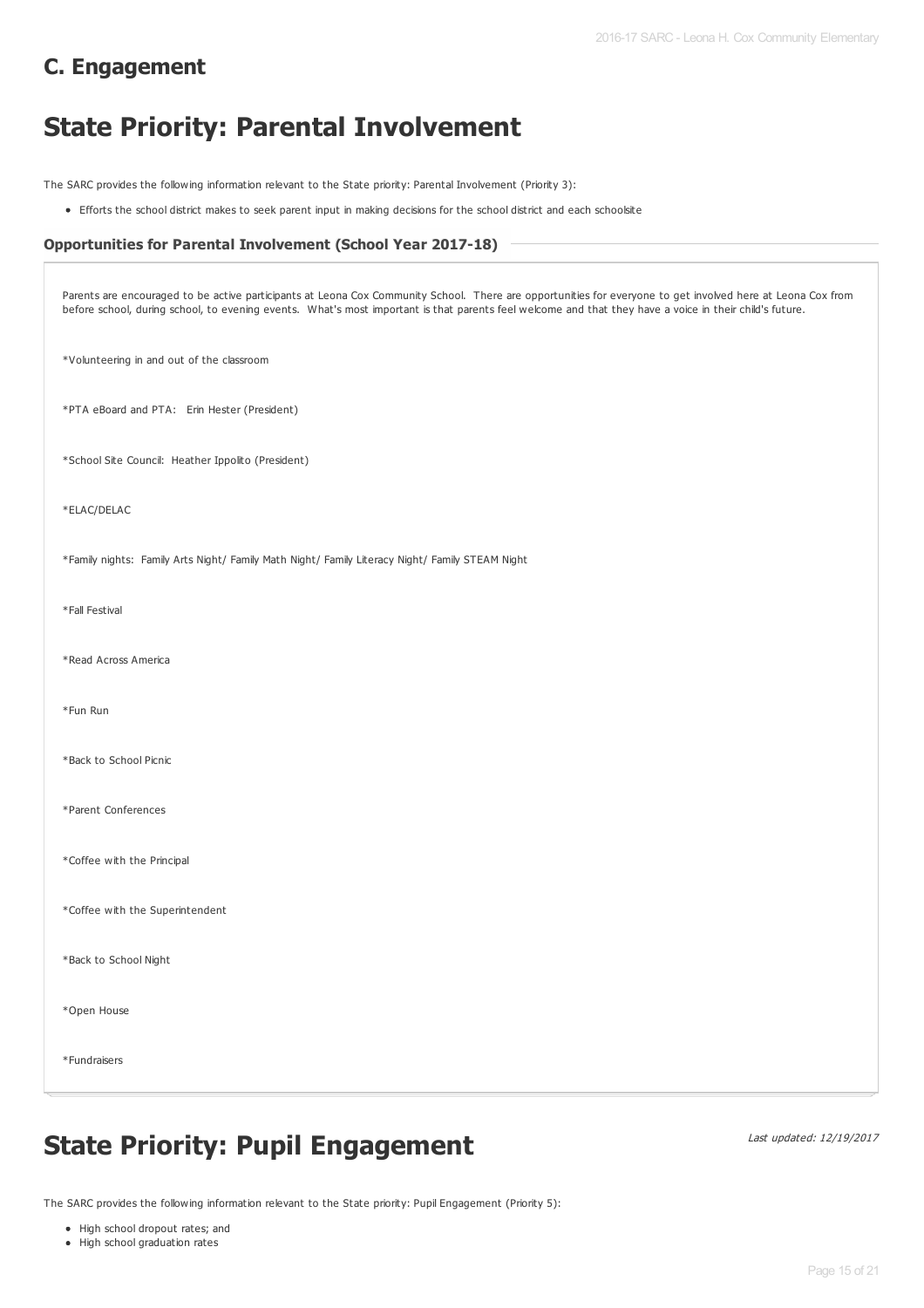2016-17 SARC - Leona H. Cox Community Elementary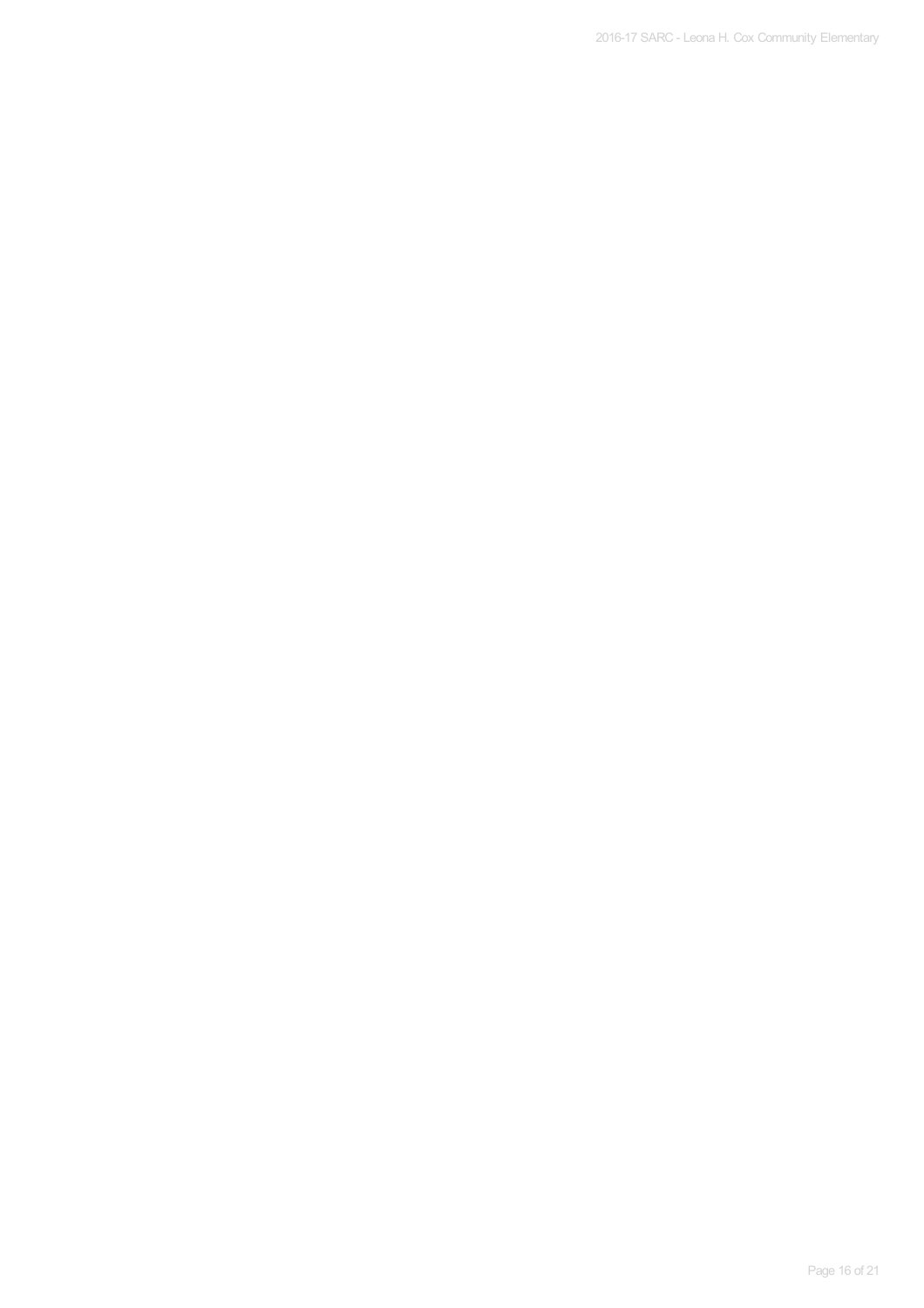# **State Priority: School Climate**

The SARC provides the following information relevant to the State priority: School Climate (Priority 6):

- Pupil suspension rates;
- Pupil expulsion rates; and  $\bullet$
- Other local measures on the sense of safety

#### **Suspensions and Expulsions**

|             | School  |         |         |         | <b>District</b> |         |         | <b>State</b> |         |  |
|-------------|---------|---------|---------|---------|-----------------|---------|---------|--------------|---------|--|
| Rate        | 2014-15 | 2015-16 | 2016-17 | 2014-15 | 2015-16         | 2016-17 | 2014-15 | 2015-16      | 2016-17 |  |
| Suspensions | 1.2%    | $0.0\%$ | 0.2%    | 0.6%    | 0.2%            | 0.5%    | 3.8%    | 3.7%         | $3.7\%$ |  |
| Expulsions  | $0.0\%$ | $0.0\%$ | $0.0\%$ | $0.0\%$ | $0.0\%$         | 0.0%    | 0.1%    | 0.1%         | 0.1%    |  |





### Last updated: 12/18/2017

# **School Safety Plan (School Year 2017-18)**

Every student and staff member has the right to attend a safe school where he or she is safe from physical or psychological harm. The Leona Cox safety plan is all inclusive with the main objective to protect the safety and welfare of students, school staff, and visitors at Leona Cox. The safety plan includes information on response to fire drills, earthquake disaster drills, and school lockdowns. In addition, the safety plan addresses concerns about the security of the campus, as well as regular training of noon supervisors and staff to recognize and stop bullying on campus. The most recent Safety Plan was approved on February 9th, 2017.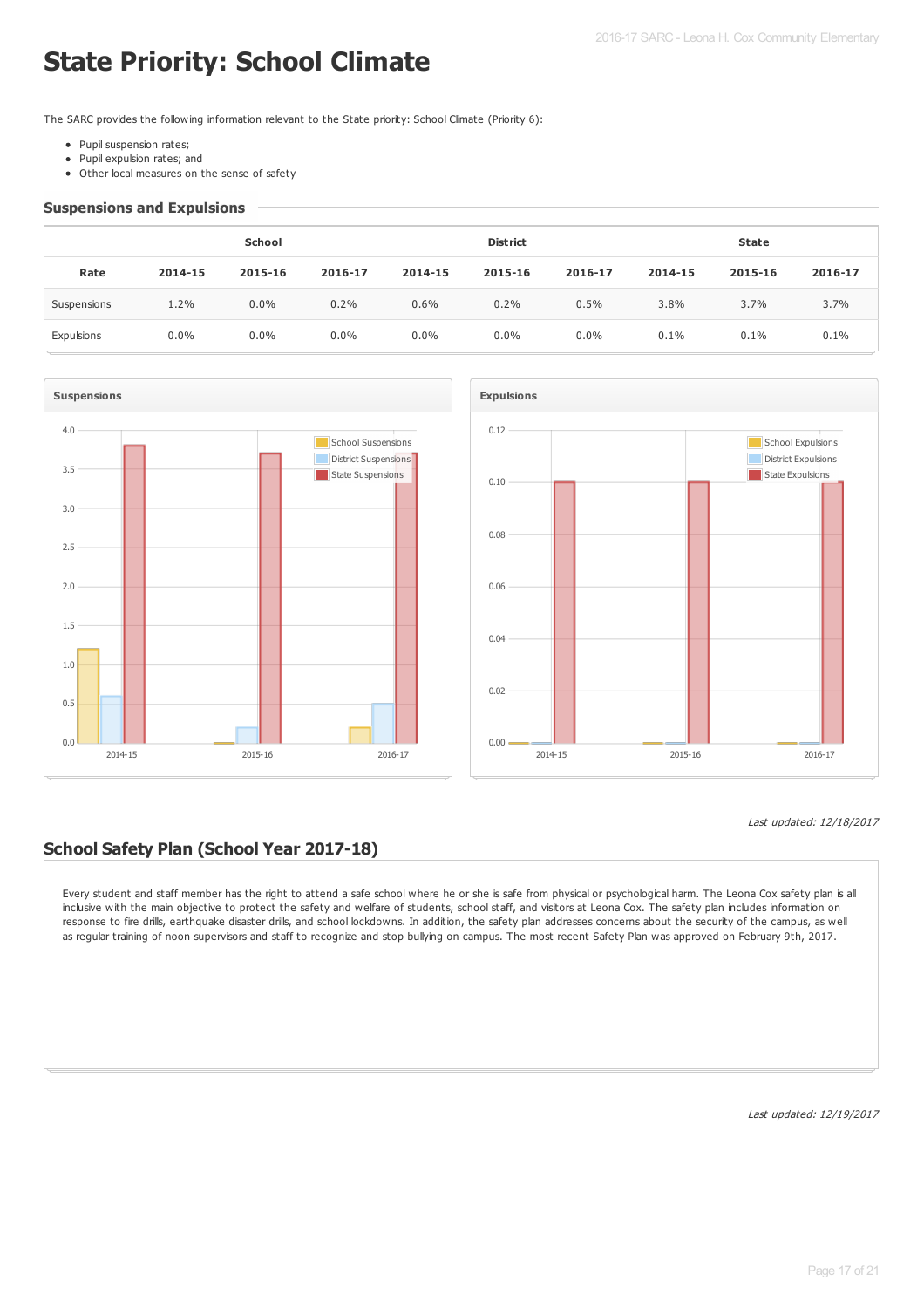# **D. Other SARC Information**

The information in this section is required to be in the SARC but is not included in the state priorities for LCFF.

#### **Federal Intervention Program (School Year 2017-18)**

| <b>Indicator</b>                                    | School    | <b>District</b>                                |
|-----------------------------------------------------|-----------|------------------------------------------------|
| Program Improvement Status                          | Not in PI | Not in PI                                      |
| First Year of Program Improvement                   |           |                                                |
| Year in Program Improvement                         |           |                                                |
| Number of Schools Currently in Program Improvement  | N/A       |                                                |
| Percent of Schools Currently in Program Improvement | N/A       | $\hspace{0.1mm}-\hspace{0.1mm}-\hspace{0.1mm}$ |

#### Last updated: 12/18/2017

## **Average Class Size and Class Size Distribution (Elementary)**

| 2014-15            |                           |             |                     | 2015-16        |                               |                     | 2016-17        |             |                        |                     |                |              |
|--------------------|---------------------------|-------------|---------------------|----------------|-------------------------------|---------------------|----------------|-------------|------------------------|---------------------|----------------|--------------|
|                    |                           |             | Number of Classes * |                |                               | Number of Classes * |                |             |                        | Number of Classes * |                |              |
| <b>Grade Level</b> | <b>Average Class Size</b> | $1 - 20$    | $21 - 32$           | $33+$          | Average Class Size 1-20 21-32 |                     |                |             | 33+ Average Class Size | $1 - 20$            | $21 - 32$      | $33+$        |
| K                  | 16.0                      | 6           | 3                   | $\mathbf 0$    | 17.0                          | 3                   | $\overline{4}$ | $\mathbf 0$ | 22.0                   | $\mathbf 0$         | 3              | $\mathbf{0}$ |
| 1                  | 22.0                      | $\mathbf 0$ | 3                   | $\mathbf 0$    | 20.0                          | $\overline{2}$      | $\mathbf{1}$   | $\mathbf 0$ | 25.0                   | $\mathbf 0$         | $\overline{2}$ | $\mathbf 0$  |
| 2                  | 30.0                      | $\mathbf 0$ | $\overline{2}$      | $\mathbf 0$    | 25.0                          | $\mathbf 0$         | $\overline{2}$ | $\mathbf 0$ | 26.0                   | $\mathbf 0$         | 3              | $\mathbf{0}$ |
| 3                  | 26.0                      | $\mathbf 0$ | $\overline{2}$      | $\overline{0}$ | 25.0                          | $\mathbf 0$         | 3              | $\mathbf 0$ | 25.0                   | $\mathbf 0$         | $\overline{2}$ | $\mathbf 0$  |
| $\overline{4}$     | 31.0                      | $\mathsf 0$ | $\overline{2}$      | $\mathbf{1}$   | 32.0                          | 0                   | $\overline{2}$ | $\mathbf 0$ | 31.0                   | $\mathbf 0$         | $\mathbf{1}$   | $\mathbf{1}$ |
| 5                  | 34.0                      | $\mathbf 0$ | $\mathbf 0$         | $\overline{2}$ | 30.0                          | $\mathbf 0$         | $\overline{2}$ | $\mathbf 0$ | 34.0                   | $\mathbf 0$         | $\mathbf{1}$   | $\mathbf{1}$ |
| 6                  | 34.0                      | $\mathbf 0$ | $\mathbf 0$         | $\overline{2}$ | 30.0                          | $\mathbf 0$         | 3              | $\mathbf 0$ | 34.0                   | $\mathbf{0}$        | $\mathbf 0$    | 3            |
| Other              | 0.0                       | $\mathbf 0$ | $\mathbf 0$         | $\mathbf 0$    | 0.0                           | $\mathbf 0$         | $\mathbf 0$    | $\mathbf 0$ | 0.0                    | $\mathbf 0$         | $\mathbf 0$    | $\mathbf 0$  |

\* Number of classes indicates how many classes fall into each size category (a range of total students per class).

#### Last updated: 11/28/2017

# **Academic Counselors and Other Support Staff (School Year 2016-17)**

| <b>Title</b>                                        | Number of FTE* Assigned to School | Average Number of Students per Academic Counselor |
|-----------------------------------------------------|-----------------------------------|---------------------------------------------------|
| Academic Counselor                                  |                                   |                                                   |
| Counselor (Social/Behavioral or Career Development) |                                   | N/A                                               |
| Library Media Teacher (Librarian)                   |                                   | N/A                                               |
| Library Media Services Staff (Paraprofessional)     | 0.5                               | N/A                                               |
| Psychologist                                        | 1.5                               | N/A                                               |
| Social Worker                                       |                                   | N/A                                               |
| Nurse                                               |                                   | N/A                                               |
| Speech/Language/Hearing Specialist                  | 3.4                               | N/A                                               |
| Resource Specialist (non-teaching)                  |                                   | N/A                                               |
| Other                                               |                                   | N/A                                               |

Note: Cells with N/A values do not require data.

\*One Full Time Equivalent (FTE) equals one staff member working full time; one FTE could also represent two staff members who each work 50 percent of full time.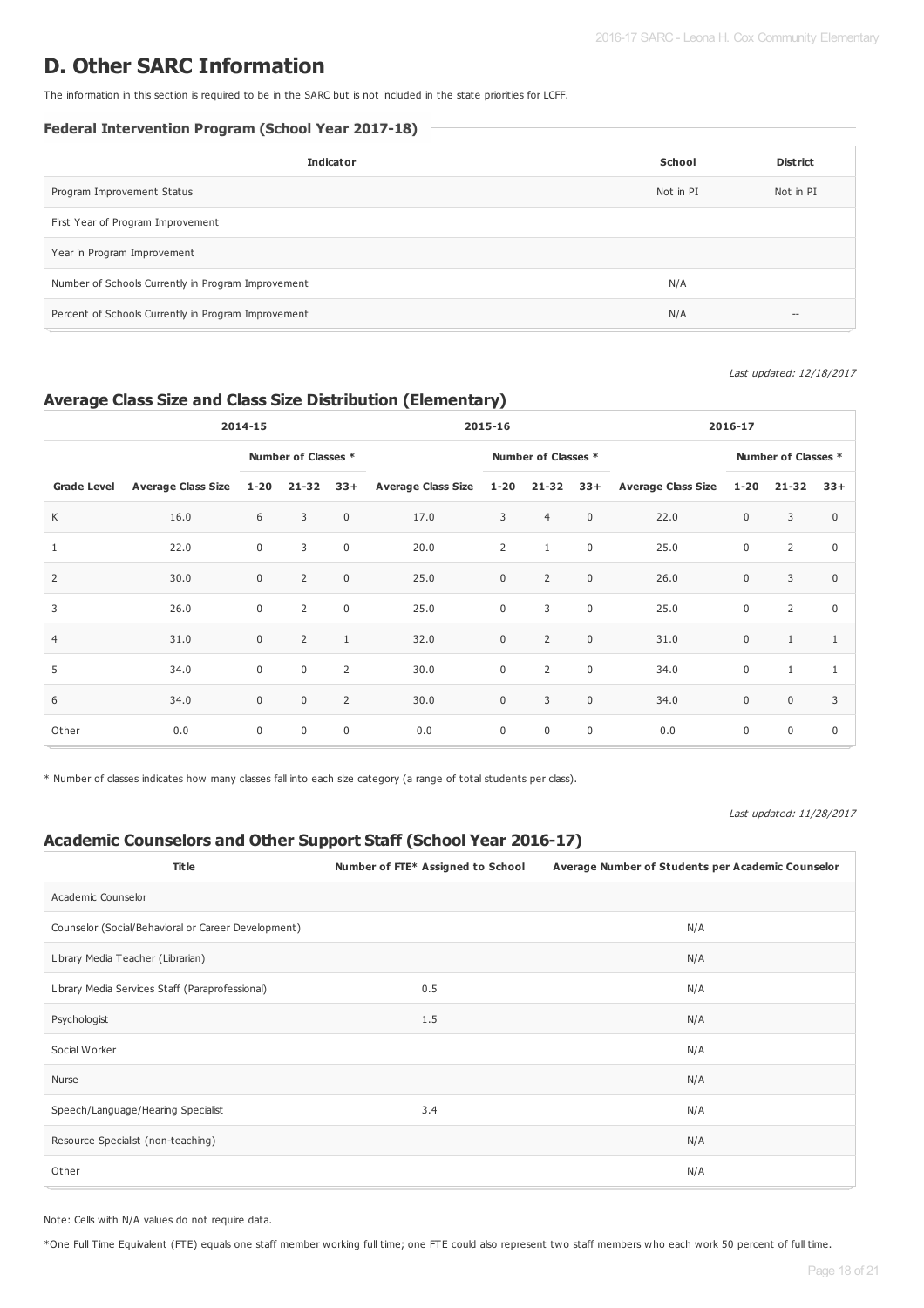## Last updated: 12/18/2017

# **Expenditures Per Pupil and School Site Teacher Salaries (Fiscal Year 2015-16)**

| Level                                         | <b>Total Expenditures Per Pupil</b> | <b>Expenditures Per Pupil</b><br>(Restricted) | <b>Expenditures Per Pupil</b><br>(Unrestricted) | <b>Average Teacher Salary</b> |
|-----------------------------------------------|-------------------------------------|-----------------------------------------------|-------------------------------------------------|-------------------------------|
| School Site                                   | \$8096.0                            | \$2970.0                                      | \$5126.0                                        | \$72961.0                     |
| District                                      | N/A                                 | N/A                                           | \$4975.0                                        | \$73958.0                     |
| Percent Difference - School Site and District | N/A                                 | N/A                                           | $3.0\%$                                         | $-1.4%$                       |
| State                                         | N/A                                 | N/A                                           | \$6574.0                                        | \$78363.0                     |
| Percent Difference - School Site and State    | N/A                                 | N/A                                           | $-24.8%$                                        | $-7.1\%$                      |

Note: Cells with N/A values do not require data.